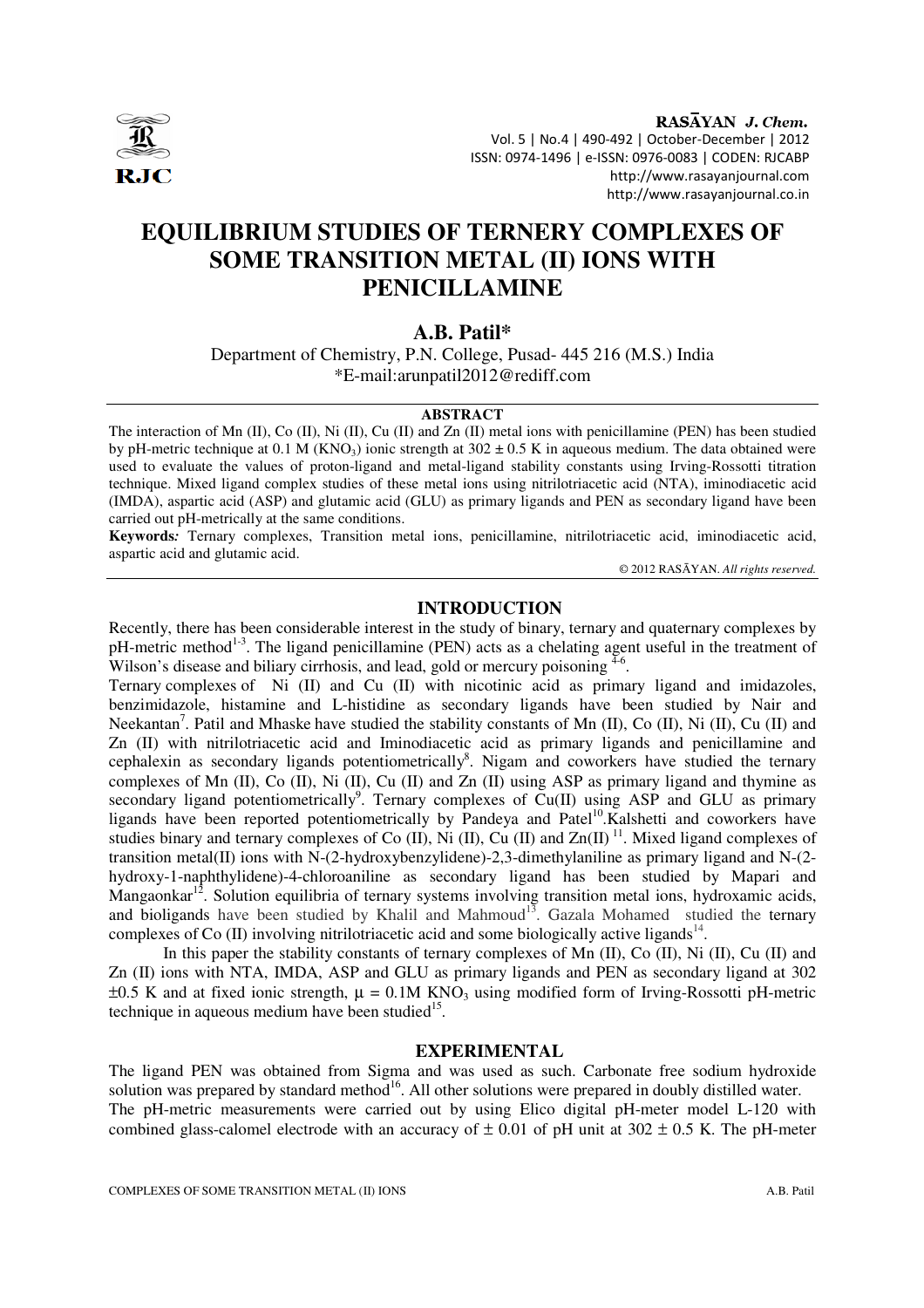## RASAYAN J. Chem.

Vol. 5 | No.4 | 490-492 | October-December | 2012

was standardized against 0.05 M potassium hydrogen phthalate solution in acid medium and 0.01M borax solution in alkaline medium.

For determination of proton-ligand stability constant of the secondary ligand and the metal-ligand stability constants of ternary complexes, the following set of solutions were prepared and titrated against standard alkali solution.

## **Ternary Systems**

- i.  $9.6 \times 10^{-3}$ M HNO<sub>3</sub>
- ii.  $9.6 \text{ X } 10^{-3} \text{M HNO}_3 + 1.0 \text{ X } 10^{-3} \text{M secondary ligand}$
- iii.  $9.6 \text{ X } 10^{-3} \text{M HNO}_3 + 1.0 \text{ X } 10^{-3} \text{M}$  primary ligand +1.0 X 10<sup>-3</sup>M metal ion
- iv.  $9.6 \text{ X } 10^{-3} \text{M HNO}_3 + 1.0 \text{ X } 10^{-3} \text{M}$  primary ligand +1.0 X  $10^{-3} \text{M}$  metal ion + 1.0 X  $10^{-3} \text{M}$  secondary ligand

The ionic strength was maintained constant  $(0.1M)$  by adding required volume of  $1M KNO<sub>3</sub>$ . The ratio of metal (M): primary ligand (A): secondary ligand (L) was maintained at 1: 1: 1 in each of the ternary system.

# **RESULTS AND DISCUSSION**

# **Proton-Ligand Stability Constants**

The plots of volume of alkali (NaOH) against pH-meter readings were used to evaluate the proton-ligand stability constants of PEN. The deviation between free acid titration curve and secondary ligand titration curve was used to evaluate the formation functions  $\overline{\eta_A}$ . The proton-ligand formation curves were then obtained by plotting the values of  $\overline{n_A}$  versus pH-meter readings. From the graphs, the values of log $K_1^H$ and  $logK_2^H$  were evaluated by half integral method (method A) and point wise calculation method (method B) and presented in Table 1.  $logK_1$ <sup>H</sup>

| Table-1: Proton-Ligand Stability Constants of PEN |  |
|---------------------------------------------------|--|
|---------------------------------------------------|--|

| Ligand | log K     |            | $logK_2$             |               | 10gB <sup>H</sup> |           |  |
|--------|-----------|------------|----------------------|---------------|-------------------|-----------|--|
|        | Method(A) | Method(B)  | Method(A)            | Method(B)     | Method(A)         | Method(B) |  |
| PEN    | 10.54     | 57<br>.U.J | . റ~<br>$\mathbf{r}$ | $\Omega$<br>. | 1 O<br>18.46      | 8.49      |  |

The formation curve for PEN was found to be extended between 0 to 2 in the  $\overline{A}$  scale at fixed ionic strength and temperature indicating that the dissociation of H<sub>2</sub>PEN as follows:

$$
H_2 PEN \quad \rightleftharpoons \quad PEN^{\cdot} + H^+ \quad \rightleftharpoons \quad PEN^{2-} + H^+
$$

The values of log $K_1^H$  and log $K_2^H$  for the PEN are due to dissociation of -  $^+NH_3$  and -SH groups.

# **Metal – Ligand Stability Constants of Ternary Complexes**

The metal – ligand stability constants of the ternary complexes were evaluated assuming that the formation of hydrolyzed products, polynuclear complexes, hydrogen and hydrogen bearing complexes were absent. An examination of titration curves indicates that complex formation has taken place in the solution on the following grounds:

- 1. The ternary complex titration curves show the displacement with primary complex titration curves. The horizontal distance was measured between acid curve and the secondary ligand curve  $(V_2 - V_1)$ and subtracted through the horizontal distance between ternary complex curves and primary complex titration curves  $(V_4 - V_3)$  show the positive difference which proves the earlier released of protons in the formation of ternary complexes.
- 2. The hydrolysis of the metal ions was suppressed and precipitation did not result.

The values of  $\overline{\eta}$  vary from 0 to 1.0, thus confirming the formation of 1:1:1 mixed ligand complexes. The values of log  $\frac{V_{MAL}}{N_{MAL}}$  and log  $\frac{V_{MAL}}{N_{MAL}}$  have been evaluated from the formation curves ( $\overline{\eta}$  vs. pL). At  $\overline{\eta} = 0.5$  in